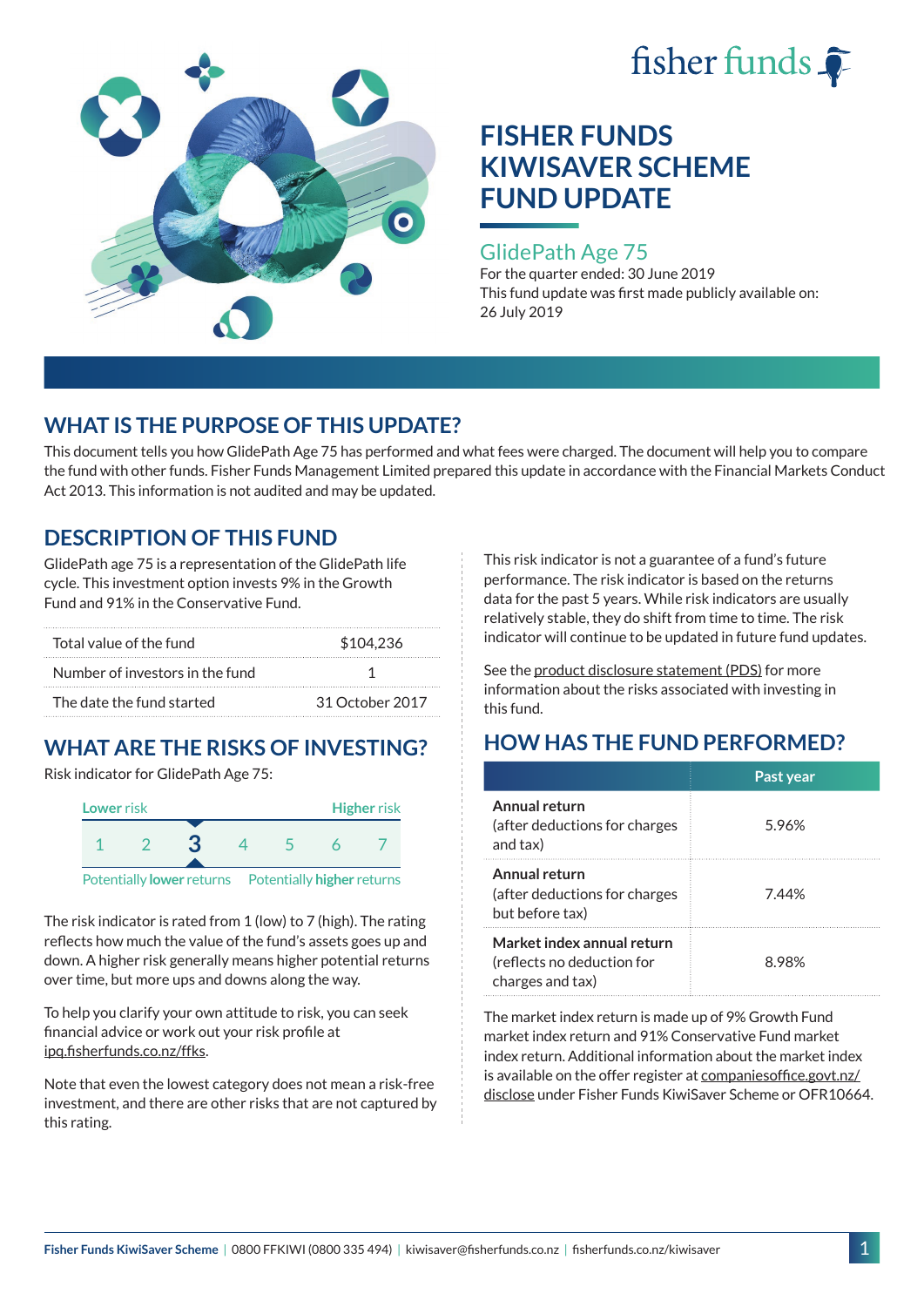## **ANNUAL RETURN GRAPH**



This shows the return after fund charges and tax for each year ending 31 March since the fund started. The last bar shows the average annual return since the fund started, up to 31 March 2019.

**Important:** This does not tell you how the fund will perform in the future.

Returns in this update are after tax at the highest prescribed investor rate (PIR) of tax for an individual New Zealand resident. Your tax may be lower. The market index return reflects no deduction for charges and tax.

#### **WHAT FEES ARE INVESTORS CHARGED?**

Investors in GlidePath Age 75 are charged fund charges that include GST. In the year to 31 March 2019 these were:

|                                                       | % of net asset value   |
|-------------------------------------------------------|------------------------|
| <b>Total fund charges</b>                             | 0.99%                  |
| Which are made up of:                                 |                        |
| <b>Total management and</b><br>administration charges | 0.99%                  |
| Including:                                            |                        |
| Manager's basic fee                                   | 0.86%                  |
| Other management and<br>administration charges        | 0.10%                  |
| Total performance-based fees <sup>1</sup>             | 0.03%                  |
| Other charges:                                        | \$ amount per investor |
| Annual membership fee                                 | ዬ'⊰ራ                   |

Small differences in fees and charges can have a big impact on your investment over the long term.

### **EXAMPLE OF HOW THIS APPLIES TO AN INVESTOR**

Sarah had \$10,000 in the fund at the start of the year and did not make any further contributions. At the end of the year, Sarah received a return after fund charges were deducted of \$596 (that is 5.96% of her initial \$10,000). Sarah also paid \$36 in other charges. This gives Sarah a total return after tax of \$560 for the year.

### **WHAT DOES THE FUND INVEST IN? Actual investment mix**

This shows the types of assets that the fund invests in.



#### **Target investment mix**

This shows the mix of assets that the fund generally intends to invest in.